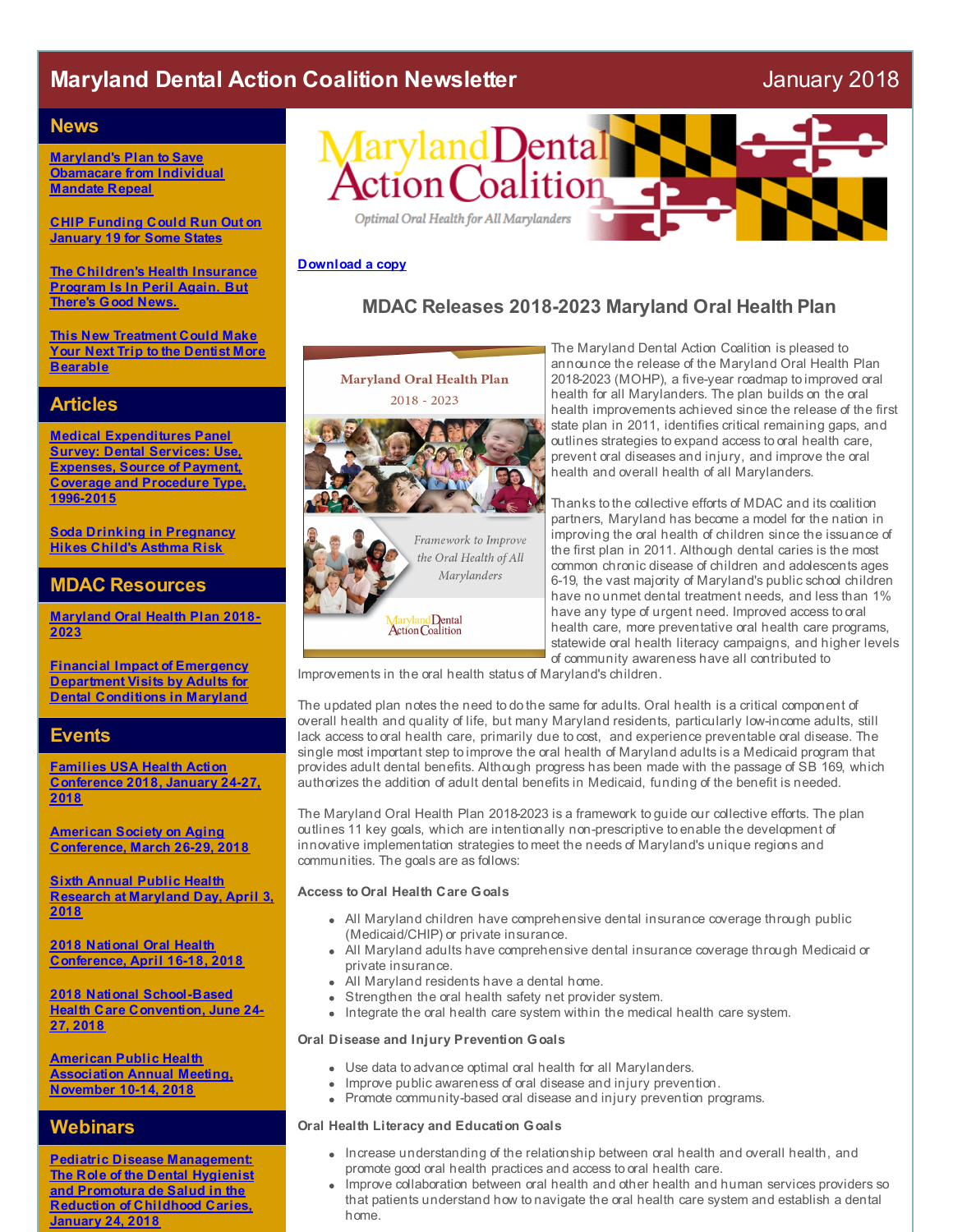**Let's Talk: [Pediatricians](http://r20.rs6.net/tn.jsp?f=001yofpjRohSO_ppen4TX8l79FDk89SMSW3y1qYXeN4B3GRdXFenT9NL4pO6edjJr7raW2JIy5k045rSZOiP4IDts_cJULIkYgdporjXSZ_k7xUUoBTAAaC2cqFWM_bpPdTH9sf9yzgqxn2-OIjtb5CZNPHJtHbns1sUmlBR-ghNuLFYq3fxzXfDr_kZNenOIP4RLvcvYXheqWRUUhvGJK__-PUoLr6EetgXm4V1zwdeG5ekzBF_yIB6VQCHHNUiOouSTxukN8zydyGXgTcs0hPrqSfmPdFt0-r2QVWAfNuIhoKb36uRS2XzgmbH-rHU2EgzMLCEqaLaRUDn6U4-SmNsJjX9NzYs-CtPPNiyEl2nG7kw-Ket9aaBt_Yu_0rsQRS&c=&ch=) and Oral Health, February 23, 2018**

#### **Continuing Education**

**Treating Tobacco Use in [Maryland:](http://r20.rs6.net/tn.jsp?f=001yofpjRohSO_ppen4TX8l79FDk89SMSW3y1qYXeN4B3GRdXFenT9NL7zCqGZRxKQad4H6woX8IlNQCe2AtClJD9nXGRz_A7zYl-0fFzch5RDS0CbGCriNYOzFG1sLtbWpQf_hL8xdZBpUH9wvnN6a0jKggVffWt-XUPX8IzMvj--0Dbu6SRF9Drstzsynoo_n1GQE2LVR33_W1cZpCZnJ-_aD3-sbGWHmH9OOXv4ivQljCmQnuJXcXEbnPS0E46g0LryMtcoLxGN08w-UW8aGyp9VtzVwRjAFVYG0n3bKDQ-AJLhHkYtsTZDXeQLCbAhoB_SUHPhGVt8E4kft3SZIsA==&c=&ch=) Tools for Helping Your Patients Quit**

#### **Resources**

**Families USA: [America's](http://r20.rs6.net/tn.jsp?f=001yofpjRohSO_ppen4TX8l79FDk89SMSW3y1qYXeN4B3GRdXFenT9NL4pO6edjJr7rUHFfnLDqTbZWtB_5z71W8FHDBCSif4W-ZvmQjg53dPkrAzcx-kMGhwPZpEqI_-I-60DxTl3DGxLNHxWF4CfxK3Kwzg24kK_Gn0oBQSKfTn5_3hoMcD0rcUOG91xYgLpL1rpQUEl-DwYz33dggBvC87C-uxdJ_AB-clgJwInqyD97PIdWK-OVerUNadJVBYMhd3nTvFoq-zRRYyuDmzFr94-fmOjKs3NCbzsArj04eZWf-4NlxBqzYTc41LbHEwav1P1Qbfriwqcoq8OMNuA4qu7JICWuW8yybgQw74Rv2GhUntcA0pFck8SPe5RpF-5vpwNftkiwMItXYFRSz0hSD2Rhap2K8N-pb4usyTSoy4o6SQQmuYJcki4GCrxZx6KT&c=&ch=) Seniors Need a Medicare Oral Health Benefit Fact Sheet**

**Oral Health 2020 National Policy [Landscape](http://r20.rs6.net/tn.jsp?f=001yofpjRohSO_ppen4TX8l79FDk89SMSW3y1qYXeN4B3GRdXFenT9NL8fI6Pbcn4aCBFcT8YZ7aIdw_jbWAVtbl14UPY5pHNV42zB3oO9EqL-Z9qfbaZCLmhY-wVAZ46J8I-HDrcdaz1aZFMQfQR3SbOeCrPixWb1CCuuk-b7S64aYN0e4flR0yiA-EukfmUV3J_u5S0iZWAqn69w8IthEKssfvtSgdSKTlLoE5znJc7rijXR1-r3rP0mazDVi5eQ9-sPMfJ0Wy1I6YwPYBaTJBdgfOETDvpksxuk_uUOq8ZZiq3fTREPP0M59W7b1n7-Gj1xK6sGxCDWMAwA43qFBYXXoIVdd0yeAcceEC7oj_ir7UJ3btmOWcXRU15fnvDymHmQhTgb3vyhFifGRo2G5PKk6mfKGo4miI7taPCueH0AmZS448gLsTW5UIsNQrrrtQz-pVT3AooqC-7ZgsPO9cLZl6qh-SCx66ToAzw3RDJk33JhOLnTEzcJfQj6qWcGEP2wMSHiez9KCH4oelgEDj_qEQmurhedy&c=&ch=) Resources**

**[Compendium](http://r20.rs6.net/tn.jsp?f=001yofpjRohSO_ppen4TX8l79FDk89SMSW3y1qYXeN4B3GRdXFenT9NL8MhtSVQQcu9DP6waRQGvvhLJGpfnSm3aCfcRiwAFra7IR6B2xrKQczC5TYoRcbsZTbxr0F5aKCoOOfWifNeuU1oLNAFI8_9wbevQA4YPUxoB8590H-a8yYVNJb6V_iNo_qIEOjLCyQjaj_thKufID9fWwRLFEAk-bE6gGwCHBOuvsNCPiNlK4cT7iGykRldjoSIrd3DTg6NKXDfggrBRDKeuGOHtHewpf-1ZXtvdSyGqHIDaJEsoIO7GWmtrKvM5O2bG9CXOIPQjsykIE7mRR1AMtdXOeeKsboB0daxxVc2Cdz3WHUFoEGlN85a0LiVv1pA599_D4lt2ol6MhPnovdcHBXfCN0wp0P0WAHSUnCj-AtYTTsv7Rc=&c=&ch=) of Rural Oral Health Best Practices**

**ASTHO [Telehealth](http://r20.rs6.net/tn.jsp?f=001yofpjRohSO_ppen4TX8l79FDk89SMSW3y1qYXeN4B3GRdXFenT9NL8MhtSVQQcu92mg4cYvH2NmEF36FHqTdWUKf4LWxqx_tD7xooXVaIAG7P42X1ByQZSpgjwmim0fLapE7R8tQdwPPo6XJI4mM_0dEan7OA463xACAE1LOSyQDeF9iwrKK42XigQbWaXasW_QngtNmyfGdW8-gixuL6LZj2svstF2L1Ut5lOlUyOUyfeetpNFrAdKAPG2c_aPus9neCCWU7ERUJ9YFb0JP7Jr4SlPwX8B7o7hC0KQESogrEOBnKp9iZh8w6wU5W8OdweLM2BBCHa9KQlT1V_Mhs6uSiZ4J0CPqXA3bTY1_-Hitf6-_ppX7LPRWCo--g90K6is822EuYS7l6fNUWPS9UGzt7qP7GoKk831s9Qh3en2HYWqXwd3lo_3DvrfMS_VyWuQMab0MtAeFfK4cAXBaAw==&c=&ch=) Resource Guide**

**ACP Fact Sheet: Oral [Health](http://r20.rs6.net/tn.jsp?f=001yofpjRohSO_ppen4TX8l79FDk89SMSW3y1qYXeN4B3GRdXFenT9NL4pO6edjJr7r2woB0IpWe9z7GAC7u06vElaJZvUmXn565PEhGHK-r8A7RqKRYE5D5dh3ZcqBriapx_zIfB6eBOC_cJva3Edujh7bI2s2DI1lqe0Kc43laSWGpTriOVuMk4zk9mdD5nih24BT4Ys2GMSed05WMDN-Qma1ZbhRsu5smaAQ7gzS91RulnIscojSDZEGHMbcn8RyphRzfwpvXKy1W41ZS353i6Ic4pVBmfbYwUX4Gh8lHW2-oBGkXKGeRhjQnoiF4_nzifwaMLFVyfnBWnutV49CH13bnDQqTXWblOzSNYGb1-k-kY3En0zSEcZcSfsiQWSqqCUie8Rc4GPXnLHx5iEJbEaQl9foyF6uK7fuvf4WT2LZMqRm7xZ-z4a-UTgK5lexSgNpMd1iBlU=&c=&ch=) and You**

**ADA: [Championing](http://r20.rs6.net/tn.jsp?f=001yofpjRohSO_ppen4TX8l79FDk89SMSW3y1qYXeN4B3GRdXFenT9NL-5sooruxC3uDhyn1M_BlsfE6oSPVgSRZeXCLnBnLuZAOhvl8D0gxJp3-xsQvt0UwtXQWg_RaJvoc5-m42sI__lq3YbTIwrJHkhZwBPzlKzfdwVUun5XUPhx7hrfJMjTvENm9uUmioWyRJMFCAmUqvfUQavl92bifHMyfMV0Iz_FP1kyw9aY3gVbSZ0PhBiXpF6azVSf1JTMPszs5Uo8SnOdWB6KVxCoFTUdBSsKAW_y4jvPzcBtgguWrckBW5RlZwDWC62eESA1d_aDKMwLa89FQaNazSm-OjkIP8x0ZpPPlBD3maUdbPDyn-G9fS6cpXLmJKIaOaz-5Rkdbm92Hnk=&c=&ch=) Oral Health in Schools**

**ACP Fact Sheet: Oral [Health](http://r20.rs6.net/tn.jsp?f=001yofpjRohSO_ppen4TX8l79FDk89SMSW3y1qYXeN4B3GRdXFenT9NL4pO6edjJr7rarnVk1fAykuRvY-uYgMskHhzQ7-ZlacnnwsIfkjnBhW0qHOfnktRhiwN-bFUouf06fuJB-g-aMWS1mRrPUVmACACjOXfZsNsCYdcSmKGks59LYK9yf_SqjBgCRbUDwxxSs9u4rAkEMBXpk81cKBNPXbdqruV6yVp9dM_6YPnyzDCIGbvxzim1vDTiWdOOd2Fqeou7mK3BwRNJNfbZGm1NdD85WOfmq-n9KVl88wa1ijQeiL-y83PdyTh1TLYnI8MFQIpUaxCUHaUlQKkR_zfZ8A_B3KFP0WgCCdYf9oVDZHgdC_NMi-K8E57jrY6uiWnJdK9TkLgfRvJgccVSi8RH_w09esJlBgmdhZfSYCXz-V0vqDkDkXNdcwatLWkSSB078K7isnGcVQ=&c=&ch=) and HPV**

**ACP Fact Sheet: Oral Health and Older [Adults](http://r20.rs6.net/tn.jsp?f=001yofpjRohSO_ppen4TX8l79FDk89SMSW3y1qYXeN4B3GRdXFenT9NL4pO6edjJr7rdGdmiXMn9QZizgstVBMnWYEEU-xkx1sghHAaUXKSvpGESudfXMcV1etExBfzbvtqUW83UNWVPN5uR9d_BHM-cTm9FnO_uJ6UnRFb9Wh21JMRmdgPt2zV289SX8XCXLndRy_wHDa1lwF31u4eY0HlqHt5Lkg9FLBa-tAvRezex2K_twx5MU7ih4ZW1EmFYt1LIOaZB5jiHu4gh9P14XmxymaTwisjAST_Wy2-yixgK-_3yWU-3TevxeYBPtt37aPDRmJUmPMGwiAF5swxDrxaYjV8a4KBXGfybfH7nE4gWY2aJ9K1Gny0CNqg1J0UVMWqH3_jVCqgwaFrkLvodH4KEmGXDsqyYIB7f8T6QcwhuxqheHzWk5cN-Myy541ahn9qczAxQ4860hm8QE3x9JeHzw==&c=&ch=)**

**ACP Fact Sheet: Oral Health and [Diabetes](http://r20.rs6.net/tn.jsp?f=001yofpjRohSO_ppen4TX8l79FDk89SMSW3y1qYXeN4B3GRdXFenT9NL4pO6edjJr7rPOCmHnnHhVpNYjoZUHi-MNHDgIbgJegTdb3NpblDvCtBGkVGKmvdpAf4fIsKvUVLrJN4yuBbGcud42MDHvYxrNt0mazBKiUTzFWNqsO9AZywV5lFtD7DTgzBFa_Vy-uT-jnHmGDSlOPZ4s6MouKQ2GpxqjIj5OMeEYMh4Ndx98BD9G4c5xtdCmbK8jzGSAdLmbvWf0ZUXuxX3gj-VO35yXQA0XvJ8xMgvkDJ-J3kjgxDRLknJH5-99bgNqemXMe94wN_q49NTKHNtHdY0GK-9khzVRChMDaoZPJNQjK4nioGK6Ja9jwIPbxQw6CpEUgsQmswzkAiZL4jLFkbTcZ7tllzNx_Wt_AITL_gZC-bRUiEw9mMP4u9PTupLQbNvxM10Xog9WiT2rI=&c=&ch=)**

**Brush, Book and Bed [Implementation](http://r20.rs6.net/tn.jsp?f=001yofpjRohSO_ppen4TX8l79FDk89SMSW3y1qYXeN4B3GRdXFenT9NL8fI6Pbcn4aC1eWUGCXQdC4PMAwkDb_dEnq9W5i1ROP3Dcn_v9Ogp2_lp-P3O2sWvKD4f35nPbW9ehQHAORUntVllnpEbcclrRdKKKzPScrxYbn3it6nicx5tDFST61qYtppWHyADT417PuBrWopoNM0Gs4BdfULj2VWq9uyQCf2IHpniE_MAU4Nw3SQZvqV4gJv3sLwW2O0itqEDnlDrHTsYdp2H3Wf7mITZ-i5KcykjSpWC2UBzQTJgNahHdEUZISyv7kNrnbLn5V0jmqZnki6MnZT1HIx4QQVFWq-mvDjue5bZGOGeJ2tF5wjWZrYhyvBeCearLoQ_p7a6ZSKmb4xyt92eyTWh3Jg2sg0rQ-yBgAUBY3SbvfBwz4_Esa_VoqMVYNkvqcn&c=&ch=) Guide**

**[Strengthening](http://r20.rs6.net/tn.jsp?f=001yofpjRohSO_ppen4TX8l79FDk89SMSW3y1qYXeN4B3GRdXFenT9NL8fI6Pbcn4aCxu7fCQkd0xpVoNzPoBsgzb41zpk-lNGm5krpddEuWjA1f9C9bbAIBotGCCpc11HxmVB-SSrx2q4SV2a99KodpGgzQN5TRN_9vo-HdAXOMZ6__GE6pbbvr2JevvCmEd3HKU7tj4lYc0hQtPeETXp7aViiMocP8_P4rGzJD19C7s2wJF0Ekz1ABIDq7YS_2RqDDw78b785C0atXwLPPQdi7ywlE9iw7UqtS6KvdaK8rFCNUqKlaLykV93COl_R5CKIhIW3HuFGpTCLDDdiESDSUSN8s-A5_kO8uTzQYgqPTRAvMJ1vlo20D9d501kqegZJKWmbHFpouJSnJIktkMpMHRx1AKm80wDPLYaTYCX1Hu0HLv20cjNySSq7RF_9vYRSU9f-VOryfh_Fv0JPABskHMH29LQUyN1HKA03zkPccZHNM_jrh9tIuKocf_8bcT4IXO9m2w6I77AvjgsHdvhs3eIE0Pz6TwfLEGyTl_K0DBbScx855pgzkcbCwCbxnPBmwxpA5Odb96agn9MygjvEXYb6_K-1z5mUDL5LBkFjYNiiXvzrX87LmWv4JhluDc67CMkjZcuyg6-yT2yEchk-R5egx35HFLQrkA6LPyixYew=&c=&ch=) Medicaid Long-Term Services and Supports in an Evolving Policy Environment: A Toolkit for States**

**Stem the Tide: [Addressing](http://r20.rs6.net/tn.jsp?f=001yofpjRohSO_ppen4TX8l79FDk89SMSW3y1qYXeN4B3GRdXFenT9NL857IP2UAb9X1evCmbdYIbhqcDP8VGIVVtXRs8PHekNA68OWD-LGaLvmug4VjPiOm4kXp0buleEYEklGeNErIXi1m5WttAa4UymdKvf9YjcNd3z7qSjbkD-yZ180KIKbv_FHXSYtQ9lJ0I8OJLXACh-rnefUG1prvZjJf9MvqfulfWIcA1m86xcojng7zVcGKxI-evehejliAyw50Jmxwq7gfdrHmFq2fj27n-3NEcr3NlWRsViFRPIXFOTbgqQaQe3EZFawjaGZzBZpJOr9xS3r98wPWxkpkfR5LZItOtTcMfC9DH6pV2M=&c=&ch=) the Opioid Epidemic**

**Oral Health America [Medicare](http://r20.rs6.net/tn.jsp?f=001yofpjRohSO_ppen4TX8l79FDk89SMSW3y1qYXeN4B3GRdXFenT9NL7OQJNzNJwaOBu2DUfgqayzVfRebbbsvy7efIGGFy71hw4KqW_DS_QDHTj10OUd3eBIYUaUce3b7CZihmhiPj1RojJckgsEPZfaW1dyZGzMeWXY6-ZxD1fXYCoWVIvrNR31r7OCBJ19ZRC9io9tgEMgXk1WixHxo-VrdlD4kiT5gOq9xBz9oRQ4cfT7kaLEDXAHUas05-mEiIxI3aQuyPh_614bJI9VpFCktJ_GoUR2azXugDZogvvjIOxhp-Mi-Ao2NGEwvhOox0Y0C-ibBT4FEBVHzt33w8RNKFZf_3aGFow2fUrP3jbAQUy9J69ii0mJa6rLDbxlI9Pp3SRMm0Jg=&c=&ch=) Dental Toolkit**

**Oral Health in America: [Experiences](http://r20.rs6.net/tn.jsp?f=001yofpjRohSO_ppen4TX8l79FDk89SMSW3y1qYXeN4B3GRdXFenT9NL7zCqGZRxKQalHlHae6XZc_7xIulH0bRCwGaCKhDyEVaoq-GdQedU9Y2j5SetcIIYGwy2rmAMhAyrbp277RX1zNZw_izPRfPGAvLk9dl-Ai5poqQMhUzYr_lKpIYBGmPi6oijWYTaBuqHecdfwEBUx_qv7QCJRMrtGYsjhTMhXhjjhwJAmdv7dHRB7kaia94fwG-t80NHWofh2WC1nACr03L5vHgPZxDT7man7xL1PSSu7Xd0ZbMjNX0NSnYosB9OxupZH8aReGx28kCCHxCKcb_EcVF0bkZHpKyfva2Mh3K91cfKnH4kF-LM-gGU-AnPllBtMgIT7-MbUFN5LwalbP2Rn5pyVh-NlEHvt0IXVlRgVUNL1uCdZI=&c=&ch=) of Older Adults and Persons with Disabilities**

**Maryland [Department](http://r20.rs6.net/tn.jsp?f=001yofpjRohSO_ppen4TX8l79FDk89SMSW3y1qYXeN4B3GRdXFenT9NL7OQJNzNJwaO3tTp8g5OOWWOEILatNvigRcuJboKpxB2vjRX9PQkDo-s0KMBUJA48Q_VArjmKrdW68UMALLqdX2v9HQkCtTYoE6RHa1XzhF5gcBteJ6x-jshRuRInvAHi9gmYy6tH04iW40LQc42oGhNC5sm2WPjMNA8nKj0cx4GrFhfQezkSiqYaUTSbHPLjkiAXhcPS_gvE1Hm-7UVg-kUb3wqMelPWdoqKQPSeTkp5TfhTOqu1DQdTTQ1TJMsVY6_3lS1FzVdtnCYerc-PlDROcO7zfQw3xZTSL7prccNyv_t_-4zKr_CePIG1QKwag==&c=&ch=) of Health HPV Toolkit**

**Centers for Disease Control and [Prevention](http://r20.rs6.net/tn.jsp?f=001yofpjRohSO_ppen4TX8l79FDk89SMSW3y1qYXeN4B3GRdXFenT9NL7zCqGZRxKQassQXC3DdO0rR_DCmcrX2NVniDEvUPzvCpqf7pdSSsj47t-LsFVNRLIbt3pt373Yr5XQKlVwxl2RpesC2QwWFVEEBmw9CKFmblY-QQglx1lW2YacVL_4aW1446K8oeccH3L2jhxeNI4mbu3L6hNktm4KyBOvEYTS2MEDAbQHC7RWsNL6MqpRA3AuYCuWdfeVfHuPpvo5EsGQXTgD5PyUXUkBWN93w7I8wf49T-VuWN8_W1OZg9M6IgTKE-kabt3Wj2EH0SYy-2unk-UUnVoYd6CT2octwQV2lU19qgkPRo_4=&c=&ch=) Oral Health Data Portal**

**Unlocking the Door to New Thinking: Frames for [Advancing](http://r20.rs6.net/tn.jsp?f=001yofpjRohSO_ppen4TX8l79FDk89SMSW3y1qYXeN4B3GRdXFenT9NL7zCqGZRxKQa_ZkJRUPggxCv1_YnwlFShT-SPsAogzO1ZcsyGI9JwuXnXfVFoX44E-Oa2WyL5FJkMwG0BMLWjmR-DZRp0Ikn9DyjtTcwaU4A6blWa6InyNRKL1gRMTSfE5dBDHXL2Sux-ic1t7KdWueskrZjE2i-prARC4iYYDkmdh3AC8JPrXUndU9VOC6hubTWzHfgWk_Cs05QRn9bmFODJDiV1ssC5k3Kz543gx3W9LrOMdQcz11NnaSyDERp6_ot0PfavWvRO1NxeGi7ycFK1-J_yDbI9Dz2Ey5QZ1Yk5Yq9N5-zQL56ornS_Yd4k9A1rz1lmtxBjHWmzitRbpT7FYKllkJVSViY4Osrfim8hqNtQw1vCZRyCeEPK8knwA==&c=&ch=) Oral Health Reform**

**Updates to the ASTDD Child Basic [Screening](http://r20.rs6.net/tn.jsp?f=001yofpjRohSO_ppen4TX8l79FDk89SMSW3y1qYXeN4B3GRdXFenT9NL7OQJNzNJwaOIy-gYdOjwCfa2ZfOD5F6ZfueiqYFSBXJbHr7i1U1wUt00-EO_IGyWrLqzEeEjm5jBftg5fIfFhL5fLBdWTaRazMkagPO5Kb7sIDkQe4DOZMivbu5vTz8qKw_FOOcSySNZQJgLAEKaef-tEqEMLUKDO1eamD1qS8uRn4tExdLdHnym5nWqj9vjLWwyKt8lP2dxhCfijTe4DT-_XaT-nHprTU-xHAq_vUZ02K4D-BeDE7YsypW7iKepJ_FyUDhoAu_NhWpRr4Fld7VqK-Jp7HW5gIqnXVN7GZRnqoSDjQwNTFJw0XA-f4u8Q==&c=&ch=) Survey**

**ASTDD Dental Hygienist Liaisons Webcast: [Strategies](http://r20.rs6.net/tn.jsp?f=001yofpjRohSO_ppen4TX8l79FDk89SMSW3y1qYXeN4B3GRdXFenT9NL7OQJNzNJwaOcbK6CGk5LXt2qJWGWcO5BvODcxMFeRFESIfuV5YmLDmAlgyj0nIo7yxDkewpuhm267oeCUxPt9GzqyIaqzAlC__f4f2sXOuW4tsFyIhJ5LEot3H35beN2BXuT2djmvznyniYcbBtxopGwmJQuCFLAGTOPvINPvSO_Y2pHPwyIkYjNV2Ufiq4SDf2B_ny3-wv9VnEMP00SsuiC8y097Sarkx4oMgQ-K3mrwVyomQ9EFR5urXLynQ-vO_sz3QZ9j_fnsbcw_sq0Xu0tVTSkZMLZ2lCFtIKXMpgU-RYbfYBaBuk2Jc-X2QUaDqG0vgL10dGSDvxM2IWwBk=&c=&ch=) to Increase the Impact of State Dental Hygienist Liaisons**

Educate medical professionals and students about the importance of the oral/systemic  $\bullet$ connection and foster collaboration between medical and dental disciplines and communities.

MDAC will lead statewide implementation of the Maryland Oral Health Plan through a series of thought leadership workshops held across the state, with the goal of presenting the Maryland Oral Health Plan, developing implementation plans, and building momentum towards achievement of the plan goals. The success of the 2018-2023 Maryland Oral Health Plan is dependent on the collaborative work of MDAC's members, partners and stakeholders statewide. MDAC looks forward to working with its coalition partners to build on the successes from the first plan and address areas for improvement to ensure optimal oral health for all Marylanders.

**[Download](http://r20.rs6.net/tn.jsp?f=001yofpjRohSO_ppen4TX8l79FDk89SMSW3y1qYXeN4B3GRdXFenT9NL4pO6edjJr7r3l5DTZXowIJXBJJj2ad0uQcrF1U5tQDTct8LmNctyd24I5WhocgTEggFNujWKZ2q0EBROBgiiXDT8iDB41iOtCs7fIDcDOjUyGlMDssRBNTXm6MYCsFwiKgCQwwq4cbmUymGrLddLoAEMzSlgERFuJbGMpaehn4YNJODr9KBMmmNCSzM9zh_x4eEMD_9rNUMp3SkFRtZAOkOaXfSHk9Vdq06_v64kxzM2mTIYqUjHGA5TP9AQE2IcGjglQZkD8hvswNuo7aYmJmTEQZ4QxTm0BsY-OHJj_hqn9pwxv4Ymg0=&c=&ch=) a copy** of the Maryland Oral Health Plan, 2018-2023. The plan is also available on the MDAC website at **[www.mdac.us](http://r20.rs6.net/tn.jsp?f=001yofpjRohSO_ppen4TX8l79FDk89SMSW3y1qYXeN4B3GRdXFenT9NL_KJmr3HCc7piXC6qGiFUmMHcjhOKYQskr9gxzVUgPsVjvwnL8eKccX7cL5iaJ7brzosFtWyyQULi3CuseKoX0ZXfl4T4rR0fDGRmYLErYLr7a1E-thf465mS7HiOJ8bMV_uONijlgXC4g9kRK4VK56ZuwELno36f-RlOg3SdLTSzeHeBuMell-xvQwJ80DXXAzUeMWup5ycycQKs5JcI9aOVx__Yl995E5lHmE11R8WlcdaeTZNlYAjTMSXY5YzvznR66-XPkhy&c=&ch=)**.

**[Please](http://r20.rs6.net/tn.jsp?f=001yofpjRohSO_ppen4TX8l79FDk89SMSW3y1qYXeN4B3GRdXFenT9NL4pO6edjJr7rquX_uArDHPPf9TU1y6GRI0FNTzKb3BRtFaG9iciYlQS6gq6uSmp3xFKB2t8ar36xwc4IRu86VEqpHPS3vA29kASxmnjd-IQNeqWkU2ocA7GtakX4xIlPKGHz3gAERSAAlVwmwLqMmsPTPsE3pGblpdzLglaNQSvCNAsqGrziFNk0vXHz6jJf-2cC7xd9qfRAYged2u_lHw9E84GyxlzdO9lX1I0mb2p6FGIvJEVnAIFhMzL86FQBtgEDAXQUheuJbMB8xUlIxu4r85m-zFXWGIA7poIC1tyK&c=&ch=) take our survey** so MDAC can learn more about the actions you're taking to improve oral health in your community.

The Maryland Oral Health Plan is financially supported by the Maryland Department of Health.

## **MDAC to Present ED Study Results to MD General Assembly**

MDAC's work to build support for establishing an adult dental benefit in Medicaid, coupled with keen legislative interest in the results of the MDAC study on the financial impact of emergency department visits for adults with chronic dental conditions, has resulted in the scheduling of two early-session briefings to the Maryland General Assembly.

Natalia Chalmers, DDS, Ph.D., Director of Analytics, DentaQuest Foundation and the study leader; Donna Behrens, chair of the MDAC board of directors; and MDAC consultant Robyn Elliott of Public Policy Partners will present the study results to the state Senate Finance Committee at 1:00 PM and to the House Government Operations Committee at 2:00 PM on January 24. The purpose of the study was to assess whether state funds can be reinvested to establish an adult dental benefit in Medicaid.

The briefings have taken on added importance, as the budget released by Governor Larry Hogan on January 17 does not include funding for adult dental benefits. Although the passage of Senate Bill 169 authorized the addition of adult dental benefits to Medicaid, funding of the benefit is needed.

MDAC has been working to garner legislative support for Medicaid adult dental benefits. MD Senator Thomas "Mac" Middleton (District 28, Charles County and Chair of the Senate Finance Committee) will introduce a bill this session that would mandate funding of the benefit to enable adults to establish a dental home, obtain preventive oral health care, and avert costly chronic dental conditions. MDAC applauds Senator Middleton's support for a Medicaid adult dental benefit, and appreciates his efforts to ensure that low-income adults in Maryland will have access to oral health care.

**[Follow](http://r20.rs6.net/tn.jsp?f=001yofpjRohSO_ppen4TX8l79FDk89SMSW3y1qYXeN4B3GRdXFenT9NLyhB_MVP7GaHd6LDH4FIjBCJdxygsd-Hpfh9IQB6w9peG21hJCXIuro7Dg5_rSKTqgs09q41j4UZ9GcOp68H8erkDiWPxwTIGGDPutUyJ2MiumNxcMGQ-iyJsKNzWexObg==&c=&ch=) MDAC on Twitter**. MDAC will tweet a link to the live stream of the briefings on January 24.

**Read the [cover](http://r20.rs6.net/tn.jsp?f=001yofpjRohSO_ppen4TX8l79FDk89SMSW3y1qYXeN4B3GRdXFenT9NL4pO6edjJr7rvHt7HrKP73YMQJZYNOcvuL2Ll_wB-GVK4s9UQ8Fo_fnB9XsrNYrsXEk9wXf_xgRpEQyzpjQe_jPuxcSkndJQFkFAuJD8j5jHuZ0iDUzVxrmCpsU-VVl9mLyVFajUWgeP9LPe3GSGHZukZImO46IdMLheYFoHGHdvKXTcIbuhPzICnPeO1-CswsElSDX22aPVWlLTIzwZ87hz0zFii1tZHbbKHQcUD-pxKsR1Iyw6QV9xOJBRloXZ61t1H9S9QgRnHt13PjqTwMjFRSB4JZ5N8Jb-biWzFrefuo2DwBDRiKXQiF-Dm82GFV7QiGh70TpHwrzOsnjKJOy9-29nimMi3vFtN0uT5Tps&c=&ch=) letter** MDAC submitted to the Maryland General Assembly with the report.

**Read the [report](http://r20.rs6.net/tn.jsp?f=001yofpjRohSO_ppen4TX8l79FDk89SMSW3y1qYXeN4B3GRdXFenT9NL4pO6edjJr7rHaaBwde4NGAtQ4vEM90VUW6MxVVNK7lbwXjiSJicW3RRdXWiaNph3jJYMqBkayrmQyIRSpWxH9Isrcsfq9cxjRIT5mblElICBkJKvSGnWOIQGj5hFyKbQPA4KYGZa9n3Aapk38uFs52ycapTPrBz7zaZOg-SBz_qiRramX-RoIeLXMUcWG-gjvRhOYgPFyFurEI5xowRCLxIrqecZVH-FjRkCEXBZ_IlCpAz7Q3liA1ucK1XpDhxgLgeSLtl78gbtWDZjIY2oocrHVyk5Flj-YjoCK2ua7Z2H7eSsC54rnB0YHZZxsSEzlVUXbbZG8et8_tZ_2ZccYyqALUZUsLIDPFkhpFb-ygie3QRMZWL8LgMcT0f6rMKU1kFeXljm-tPznNJTHJemHdLwuKf_XY6otFY56QiikWvKaROcEUA1xpgHvJmIeN4Qg==&c=&ch=)** MDAC submitted to the Maryland General Assembly.

**[Learn](http://r20.rs6.net/tn.jsp?f=001yofpjRohSO_ppen4TX8l79FDk89SMSW3y1qYXeN4B3GRdXFenT9NL4pO6edjJr7r-vqK0h1mnqoT6UuV1wE-BvITvZCFaGAiPCkjVbmSvjqVq4GuY8V6loqiJtlJsmRp_PgxrB2rdeJlTqmpFgxujx_rlprsiHD2cjaC9ZC4qOOA60iy0aUnvtJhjYiGGL7pCjMPofbHuJK3-XaeMi5BH_5zNrDcZ41PDeeb1k7O8TJHX9x5v5nicCzxq-ju1d86kNM5uVdLPErmNCq9NeS3YWAPPtxB85CSTFhIxJebtwj7HTcjwGuDXi9zbxzhGTuwqzg8E1rvmIM0fsVg6wrIOShpRjVOzUvjPr7ze5XrDI_guoBv9Clvx-War0B-nhrz&c=&ch=) more** about the financial impact of hospital visits for dental conditions in Maryland.

**[E-mail](mailto:mbackley@mdac.us) MDAC** for a report on the rates of emergency department visits for chronic dental conditions in your county.

## **MDAC Makes Maryland a Leader with Strongest Dental Plan Requirements in the Country**

Maryland now has the nation's most robust requirements to ensure that commercial dental plans have enough dentists in their networks to see patients within a reasonable time and distance, the result of a successful MDAC-led advocacy campaign. The network adequacy regulations also require dental plans to include enough safety net providers, such as federally qualified health plans, in their networks.

There are a growing number of people with commercial dental insurance, so it is critical to ensure those plans have enough dentists. The enrollment growth is primarily the result of the success of the Maryland Health Benefit Exchange.

Maryland adopted the requirements as a result of legislation passed two years ago that required the Maryland Insurance Administration to work with stakeholders on developing network adequacy regulations for both health and dental plans. Only a handful of states have such requirements for dental plans, putting Maryland in the forefront on this issue.

# **Anne Arundel County Recipient of REACH PLUS Grant**

The Maryland Community Health Resources Commission has awarded the Anne Arundel County Department of Health a \$200,000 REACH PLUS grant to help low-income adults who need emergency dental services.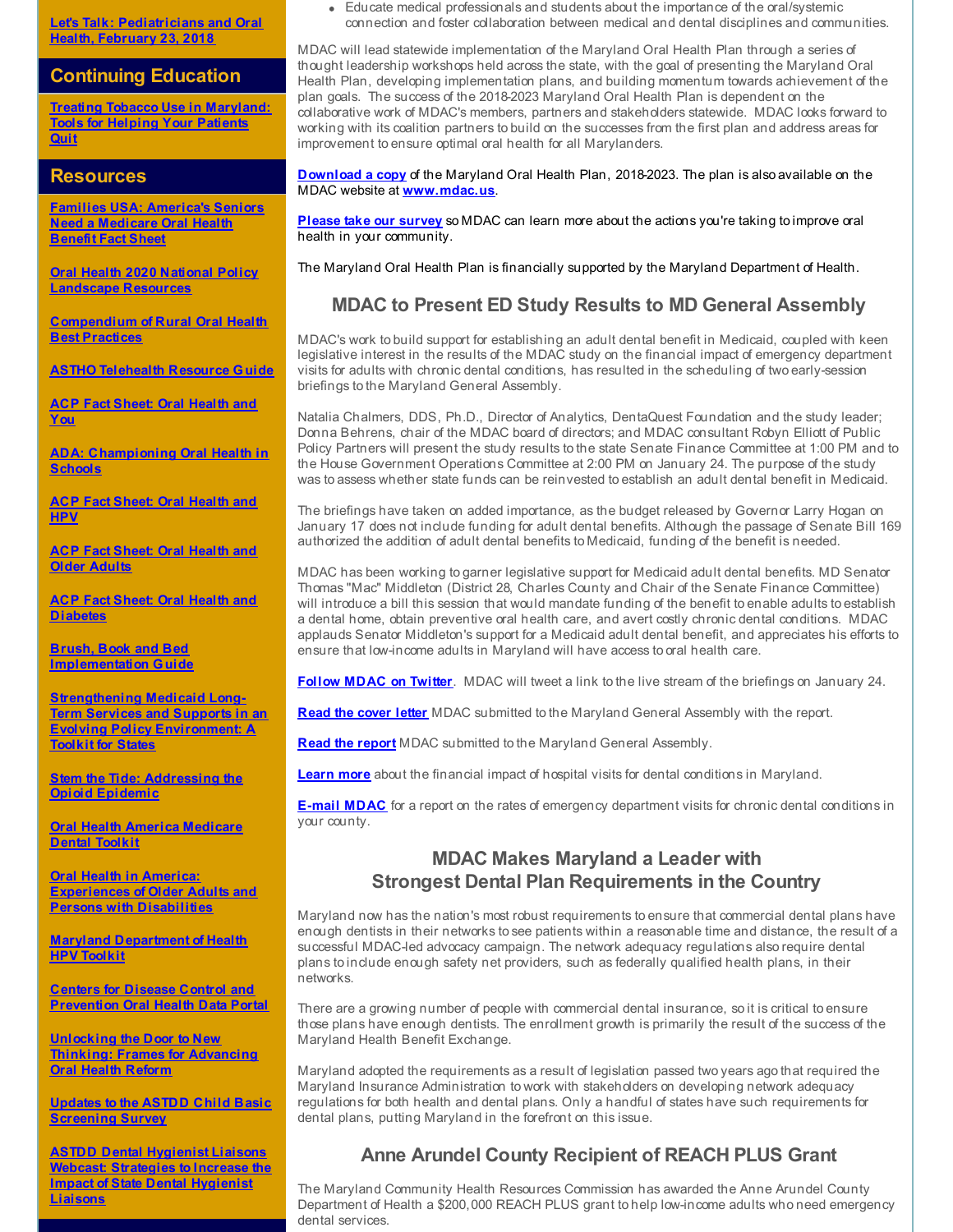#### **Legislative Contacts**

**U.S. [Senators](http://r20.rs6.net/tn.jsp?f=001yofpjRohSO_ppen4TX8l79FDk89SMSW3y1qYXeN4B3GRdXFenT9NL8fI6Pbcn4aCHpDCmL445DZGTxMmBLT7wHJWGxDsSrFD9sAwHMKDgS1TC6WxH10sxcEtO4RPf3V2PMsG7gAO2IzSFnK-FIEPlOjOwg6wfywr7511OxQjOXWzXBk2ORtaHcRsj3NeEnn5dgf33kgXi0-UQB-6j90NFR7UKgaeuBNvXk7OoiSmufazhckvnw9nLgbNyfwETpnGTOn4pVe-9RoG0O_RGzn_82LT5HtlJsK1SXFrsVJBElMUgtx35Kyq2dFD7DRLvsU9FxpWTnYDp-fv4OoeeoZNrkfnGp18F0H0mk_fWGNIUK9FTwkEViFt7YPl6CEq8XZAv_faGriC1nvk4Anj-xzCPw==&c=&ch=) (MD)**

**U.S. [Representatives](http://r20.rs6.net/tn.jsp?f=001yofpjRohSO_ppen4TX8l79FDk89SMSW3y1qYXeN4B3GRdXFenT9NL8QhWg6-3--H8d2XdJP0GGviFTTNKZPyGa8G8IH77zdhftlOivVF-mNSCHeECKvwATX6ZqNVGFfeXl4yhu3xA8CB5G7Wgphqn8mVS2wBPsoux1AQRNKz0MrhQNh8nj9xRtVQq1Vx9eWPfT9rtT4XRi8e9Y5U9ZsgiqUrX_VvpSzDykHP0PKf0jmkPpwiHLL8RW_PhtKvfLXCxtaexsoVEy8waJryeh2C7uDc4FKEEQLQK2Bg8oz5YZ7dzfLPtMQZnlZZAqMBFZTStKuJbYIQcSJRURxLTQHMWqlWWNwkOd7PGnafrZzBgmUKfEMRAxHyQnFWfbWfcX2QLT0uexYnhpuXGderfDQfkg==&c=&ch=) (MD)**

**Maryland State [Legislators](http://r20.rs6.net/tn.jsp?f=001yofpjRohSO_ppen4TX8l79FDk89SMSW3y1qYXeN4B3GRdXFenT9NL8QhWg6-3--HMUNproscQrU9l5SvUKU_6gL7GfROxg4sOmUbukZUAMaA9Wl1vdV7F0LUFF4FWJskadH_GZL8yCgxwXS77Gi5VE7Zq1CN-pMV35xH98Z09SLzcl49Q8mNvzoGjLl0FRep10kDV7mtlfennmK2EReoASaFGDF2nS1tVvyf_Qay2BQfeuYAZnOhnvHIcwMS2IZfkIRNMCwp-dqN55aHUOJUnm6wE7v_BrbJpvXGecQzslFC1dHCBM8tYa5eo-L3n3AfegVlyphhsc81NClDXfdtvnIzUOwutlvUaVR-vm6m7s-XMk00iapF6FJbVtptk6MasywSkjVH-bMx9yosNl8cRA==&c=&ch=)**

## **Contact Us**

**Do you have events or announcements you'd like us to post in the MDAC newsletter? Send them to [info@mdac.us.](mailto:info@mdac.us) We'll make every effort to include them, as space permits.**

#### **Support Us**

#### **Support Maryland Dental Action Coalition Inc.**

When you shop at smile.amazon.com, Amazon donates

Go to smile.amazon.com

#### **amazonsmile**

The goal of the REACH PLUS program is to provide free or low-cost community resources to low-income Anne Arundel residents in an effort to minimize use of hospital emergency rooms for dental services.

### **Senate Passes RAISE Family Caregivers Act**

*The legislative update below is from Beth Truett, President and CEO of Oral Health America.*

Oral Health America (OHA) applauds Congress for passage of the RAISE Family Caregivers Act on January 8, 2018, announced OHA President/CEO Beth Truett. The bill goes to President Donald J. Trump for his signature.



Once enacted into law, the Act will direct the Department of Health and Human Services (HHS) to develop, maintain and periodically update a National Family Caregiving Strategy to support America's 42 million family caregivers, who provide \$450 billion annually in unpaid care.

"We are grateful to Congress for passing the RAISE Family Caregivers Act, and we look forward to its enactment," Truett said. "We appreciate the strong bipartisan support of the Act's champions, Senators Susan Collins and Tammy Baldwin and Representatives Gregg Harper and Kathy Castor, for shepherding the legislation through Congress. We also sincerely thank the members of the Assisting Caregivers Today (ACT) Core Group, headed by AARP, and of which we are a proud member, for their hard work and advocacy that led to the bill's passage."

Caregiving is important to the oral health community. Family caregivers help with a myriad of activities for daily living, which include performing tasks related to oral health care, in addition to dressing, bathing, eating, and purchasing and administering medications. Moreover, family caregivers generally do not receive training or other instruction to help them provide proper oral care.

"Therefore, the oral health education of family, caregivers, and the aging network is essential if oral diseases are to be avoided later in life or if optimal oral health is to be achieved," Truett said. "OHA believes the implementation of the RAISE Act will make health resources, training and education for caregivers more readily available and should include materials about the importance of oral health for overall health and wellness."

## **MDAC Announces 2018 Board of Directors**

MDAC is pleased to announce its newly elected 2018 board of directors:

- Chair: Donna Behrens, School Based Health Alliance
- Vice-Chair: Debony Hughes, DDS, Prince George's County Health Department
- Secretary: Eric Biagioli, MSDA
- Treasurer: Cheryl Bruce, RDH, Montgomery County Department of Health and Human **Services**
- Immediate Past Chair and Policy Committee Chair Salliann Alborn, Maryland Community Health System
- Literacy and Education Committee Co-Chair: Alice Horowitz, University of Maryland School of Public Health
- Literacy and Education Committee Co-Chair: John Welby, Maryland Department of Health, Office of Oral Health
- At-Large Representative: Diane Romaine, DMD, Dr. Diane Romaine and Associates Dental Health Center
- Community Representative: Dean Shifflett, DentaQuest
- Student Representative Olivia Straub
- Ex-Officio: Jane Casper, RDH, Maryland Department of Health, Office of Oral Health
- Ex-Officio: Mary Backley, MDAC

MDAC thanks the following 2017 board members for their leadership and commitment to improving the oral health of all Marylanders: Carol Caiazzo, Andrea Cameron-Belvin, Leigh Cobb, Jonelle Grant-Anamelechi, Cindy Kaiser, Bill Maas and Christopher Vieira. MDAC very much appreciates your hard work and dedicated service!

## **APHA Accepting Abstracts for 2018 Annual Meeting**

The American Public Health Association is now accepting abstracts for the 2018 APHA Annual Meeting and Expo, to be held November 10-14, 2018 in San Diego, CA. Authors are [encouraged](http://r20.rs6.net/tn.jsp?f=001yofpjRohSO_ppen4TX8l79FDk89SMSW3y1qYXeN4B3GRdXFenT9NL-5sooruxC3uevOnYRAC395NXSYVWYyIHfIg8TKd7lhjVCZttxcTQMA7jn-zmy9IZb8CTuv15HtfOgLnsuuMWHW8b7DqppirU_0c7TpKzXLzciDA7oAgUTIA5Aa6LfQVs62M-HYO7n9piTIFKbK7cxl1_9HWczLaYgPKHqDG1GK2OR9luOc1WqplOV7snGYsHCesY4kEPsMnKQVp3z4JgInD1UXxVI0R2_b5eVHp8UPbnykduQ-MvISKF35Sm6vw-9fhkD_dXK9NbgdnjITdO7bSzIPwg27FcRY7QJB8XPcDNwDIRHRuma7lAEc5cZmzYg==&c=&ch=) to **submit abstracts** on the theme of the meeting, Creating the Healthiest Nation: Health Equity Now and current and emerging public health issues. Abstracts are due between February 20-24, 2018, and presenters will be notified of abstract status by e-mail on June 4, 2018.

## **Families USA Seeks Oral Health Care Stories**

Families USA has launched Oral Health for All, a multi-year campaign to raise awareness and build